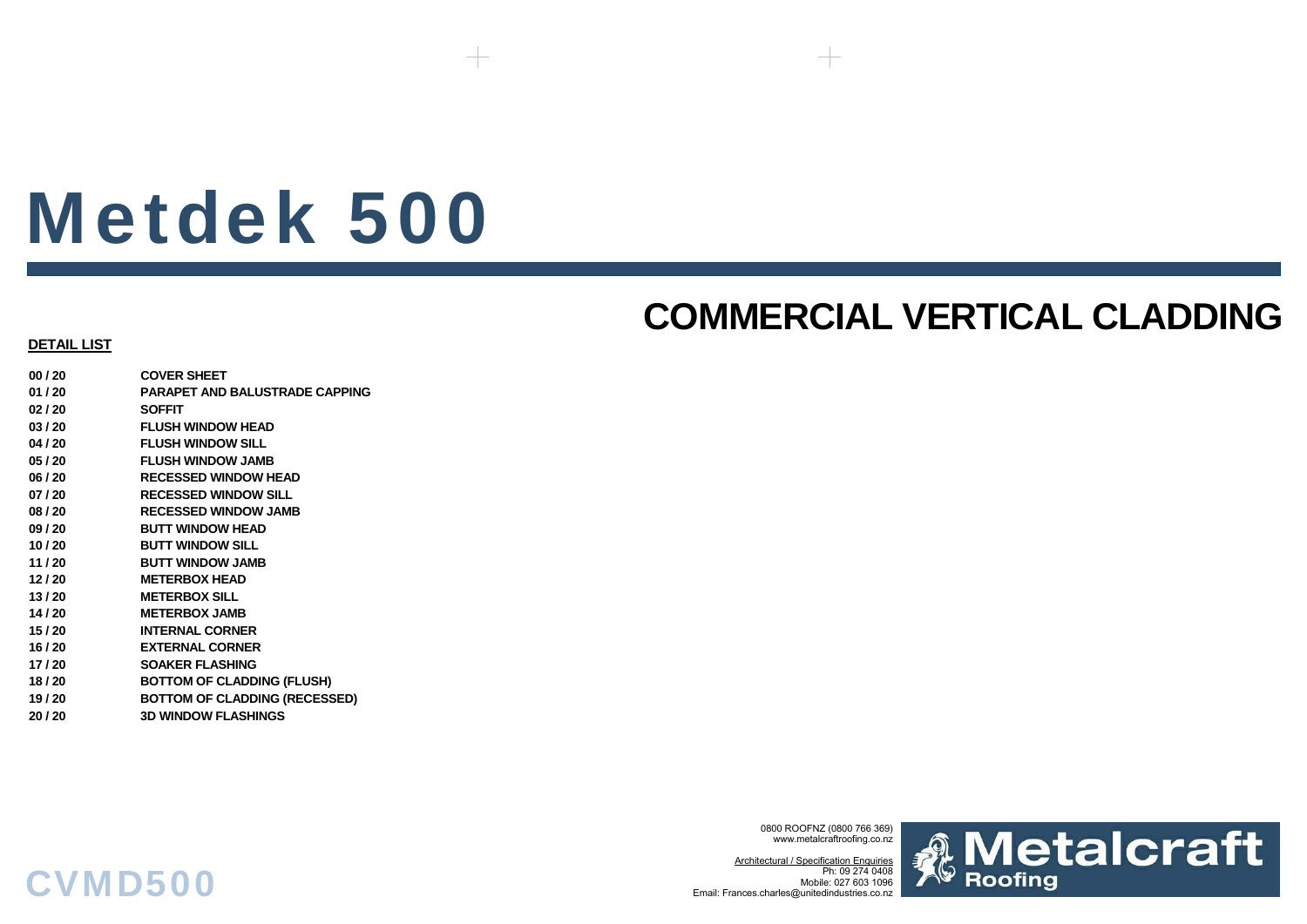

Details of the supporting mechanisms are indicative only. Compliance of the supporting mechanisms is the responsibility of the designer. Construction detail can vary for wall cladding. The underlay is detailed as a single line for simplicity and is indicative only. Building paper type and method of installation should comply with underlay manufacturers recommendations and NZBC regulations.

Roofina

| Reference CVMD500<br>Date 2015 | Scale $1:2$ | Sheet | 01/20 |  |
|--------------------------------|-------------|-------|-------|--|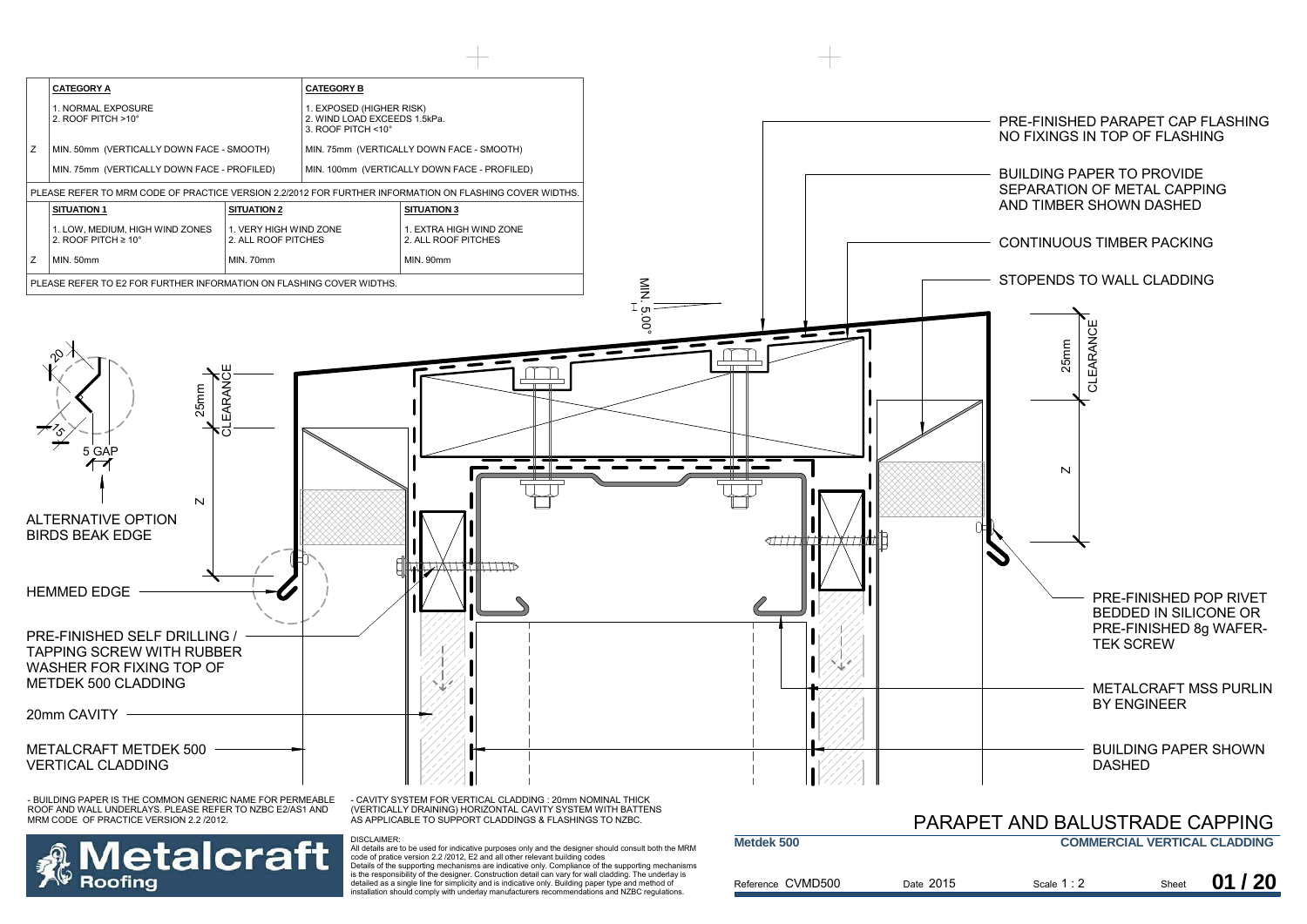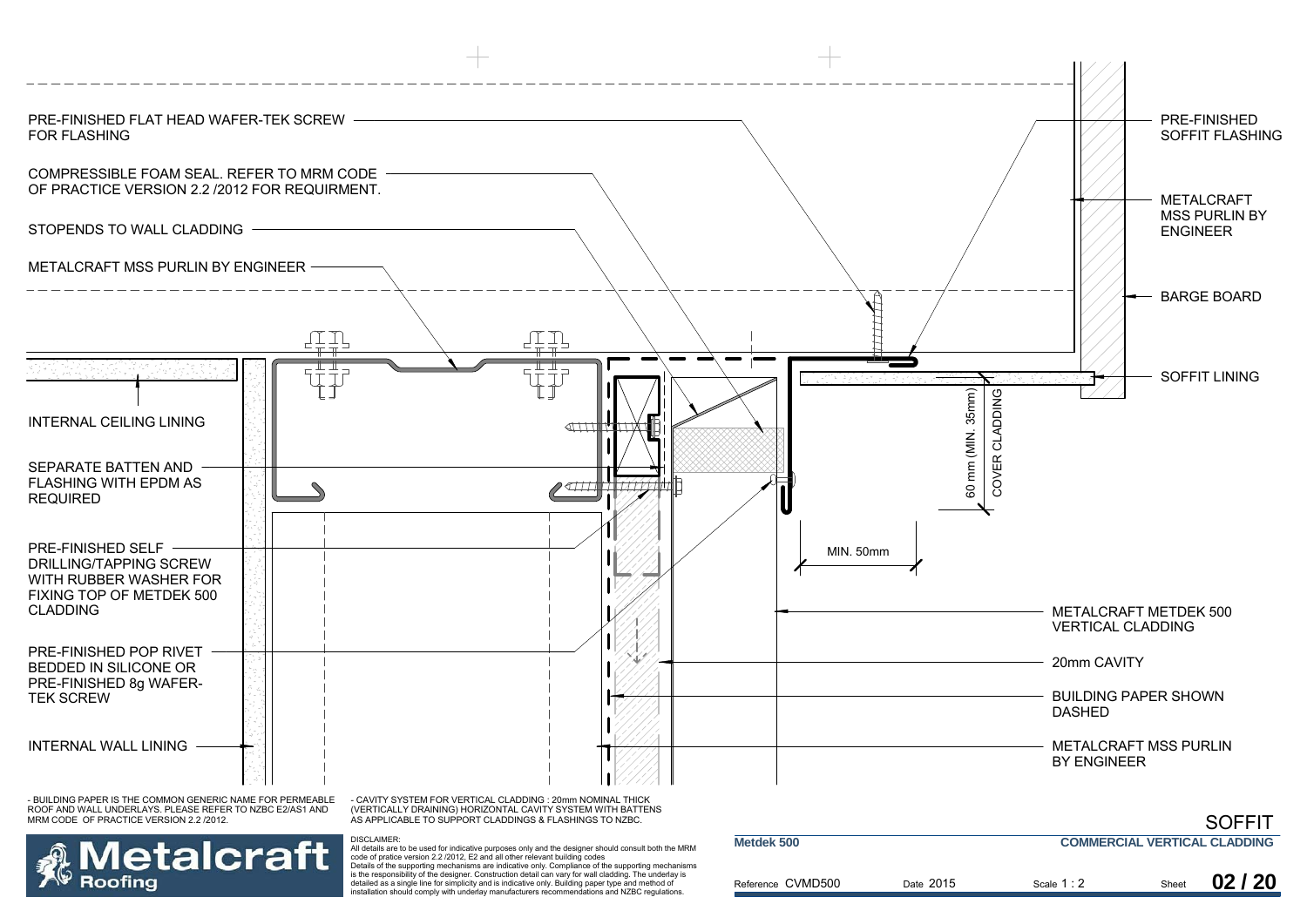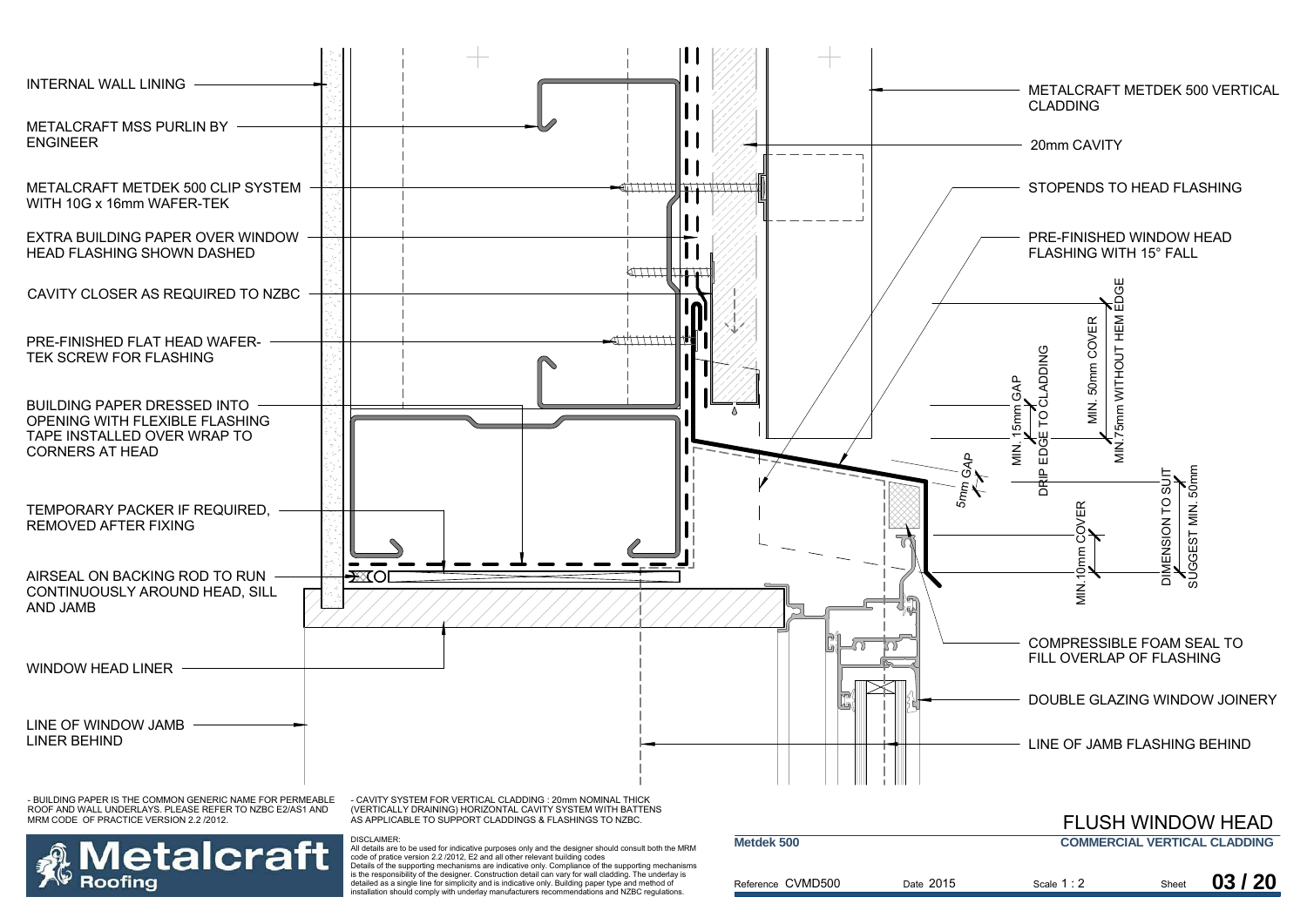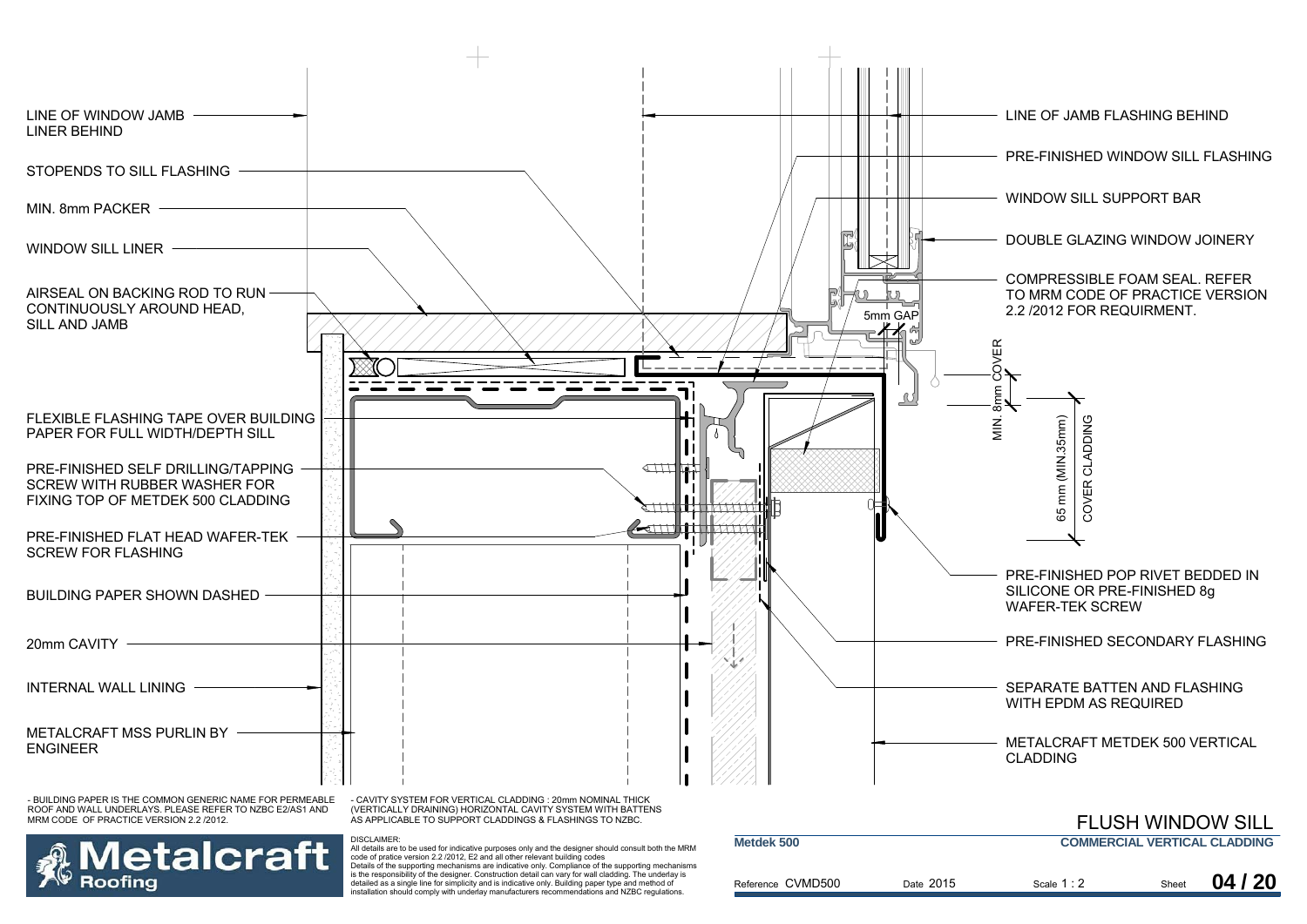

is the responsibility of the designer. Construction detail can vary for wall cladding. The underlay is detailed as a single line for simplicity and is indicative only. Building paper type and method of installation should comply with underlay manufacturers recommendations and NZBC regulations.

toofina

| <b>IVICLUCA JUV</b> | <b>UUINILIVUAL TEIVIIVAL ULADDINU</b> |             |       |       |  |
|---------------------|---------------------------------------|-------------|-------|-------|--|
| Reference CVMD500   | Date 2015                             | Scale $1:2$ | Sheet | 05/20 |  |
|                     |                                       |             |       |       |  |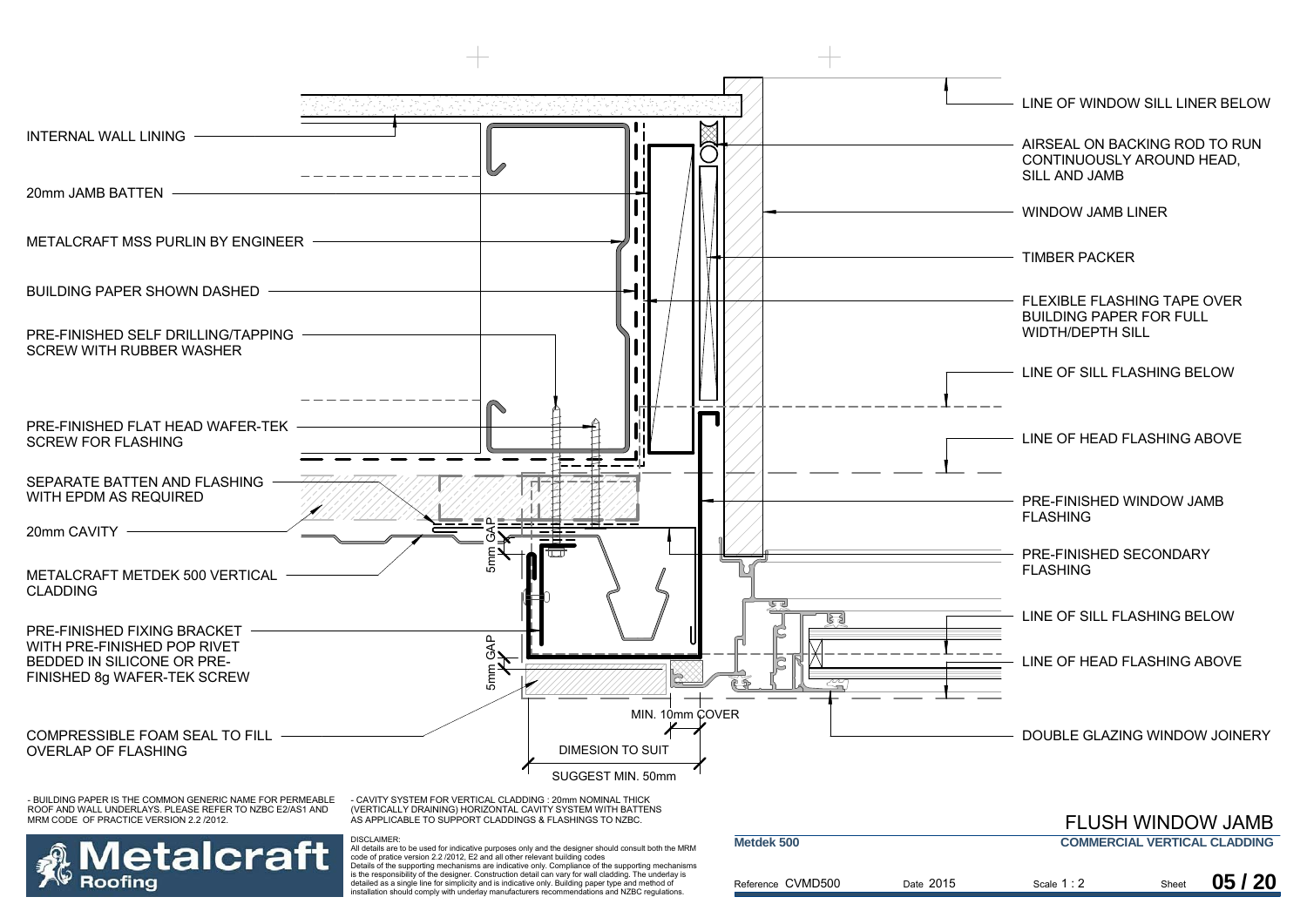

Reference CVMD500

is the responsibility of the designer. Construction detail can vary for wall cladding. The underlay is detailed as a single line for simplicity and is indicative only. Building paper type and method of installation should comply with underlay manufacturers recommendations and NZBC regulations.

Roofina

| Date 2015 | Scale $1:2$ | Sheet | 06 / 20 |
|-----------|-------------|-------|---------|
|           |             |       |         |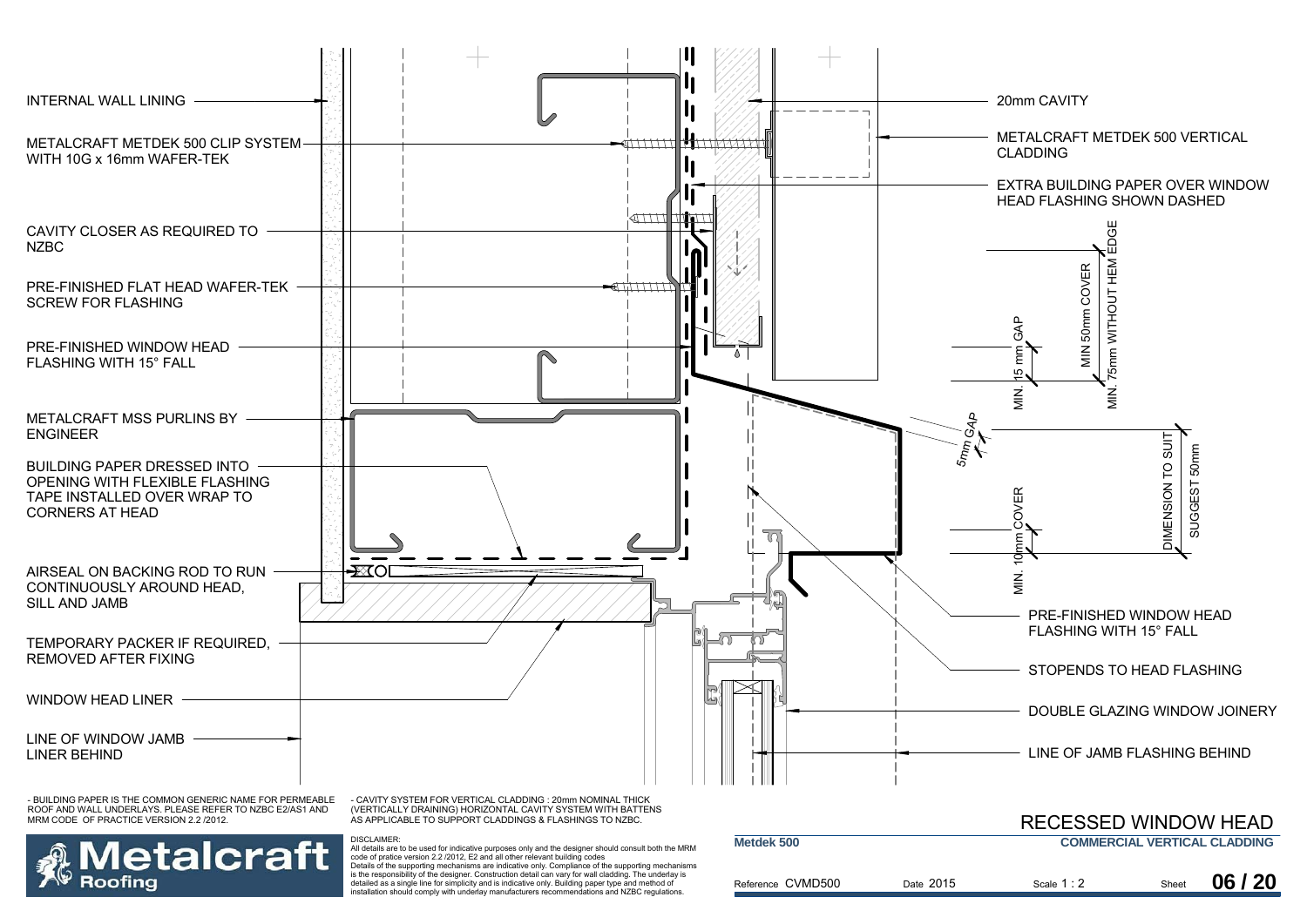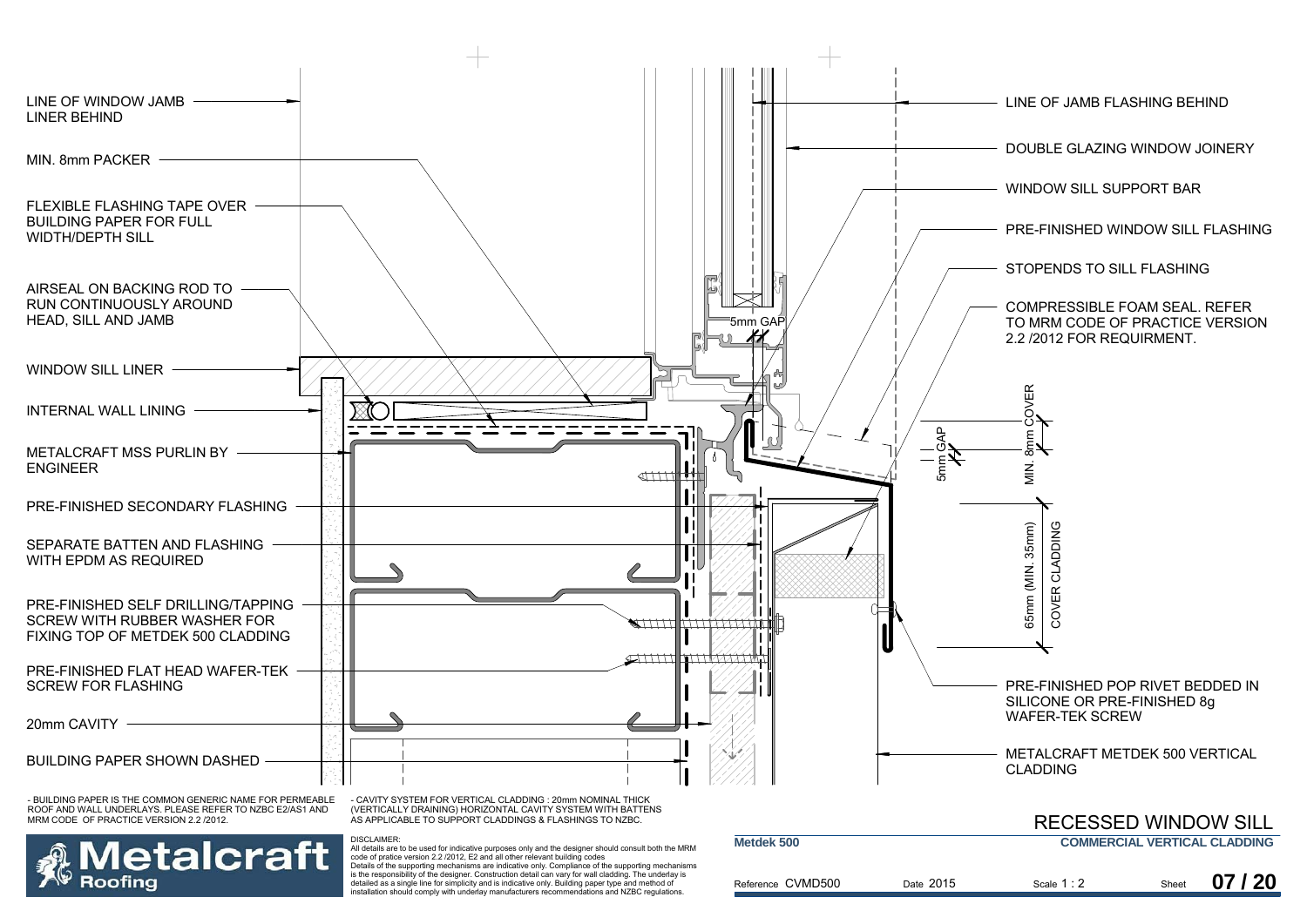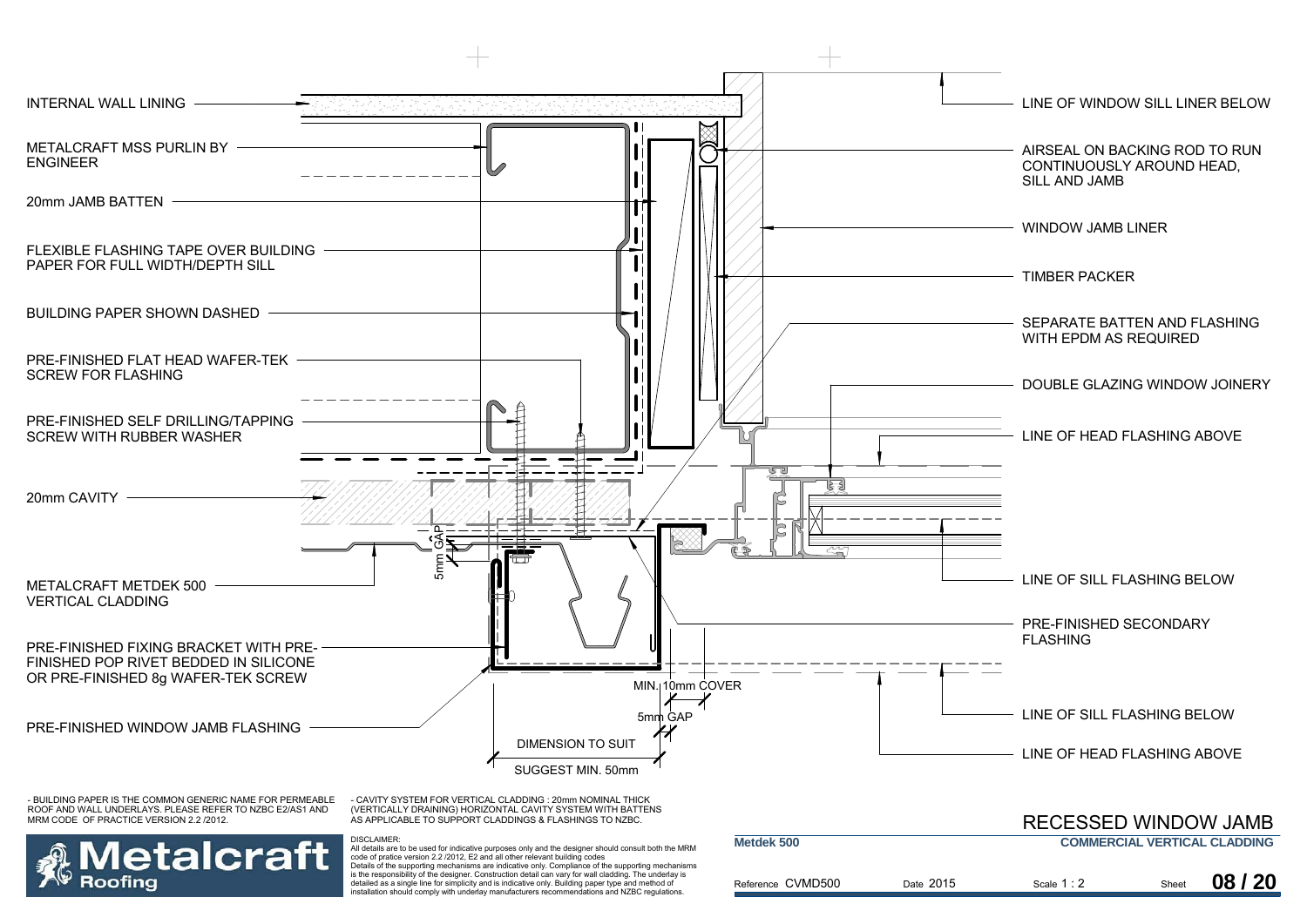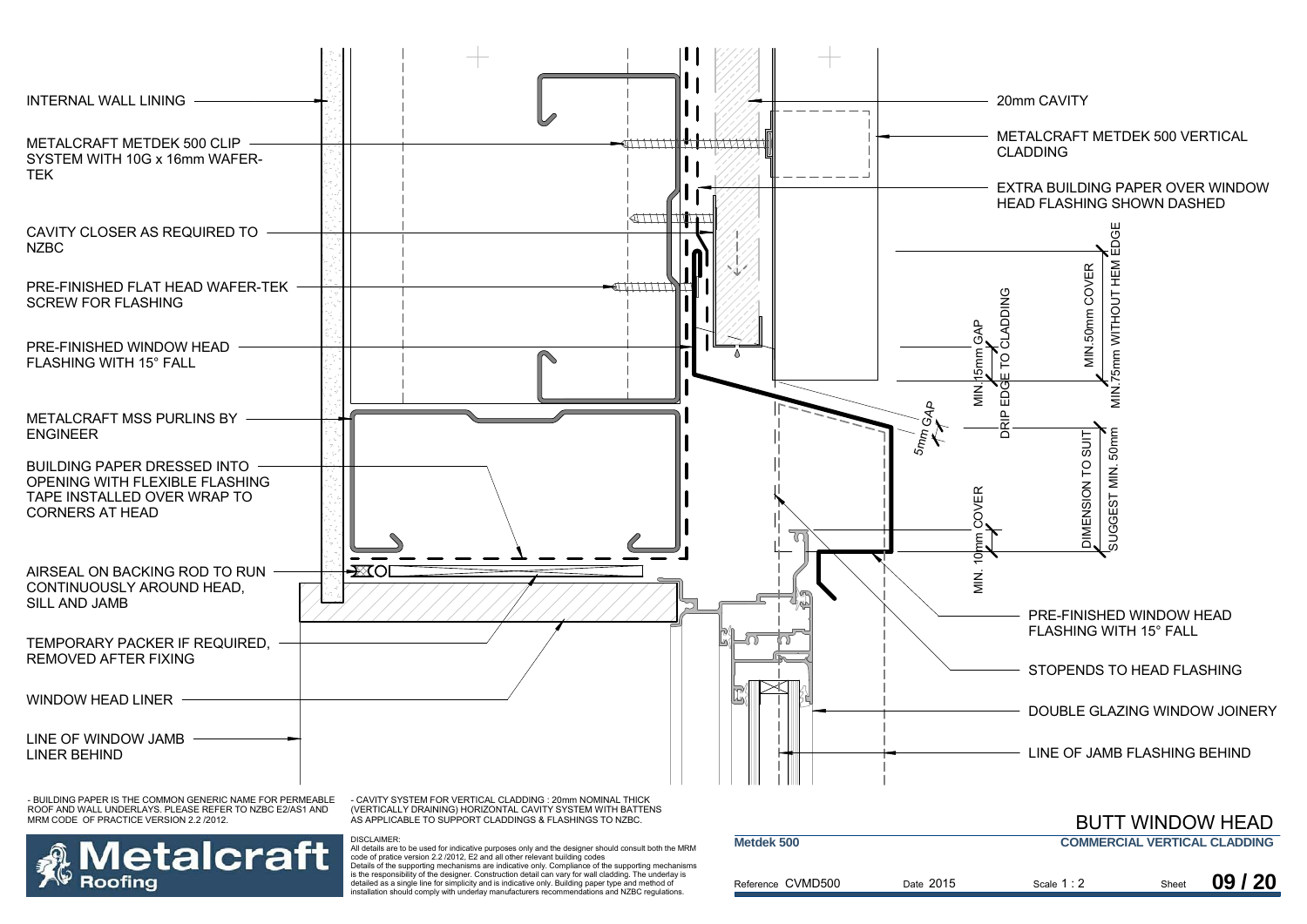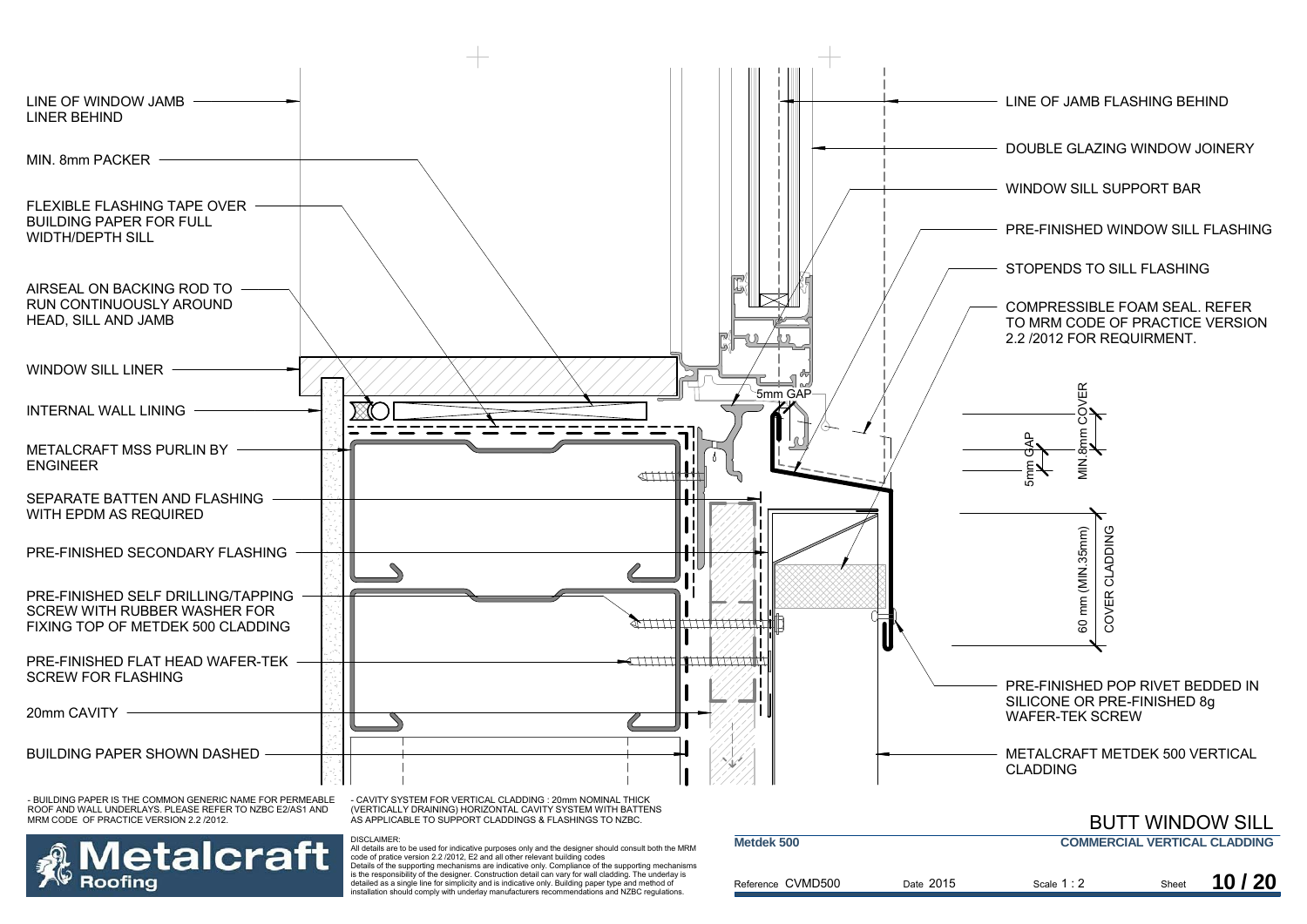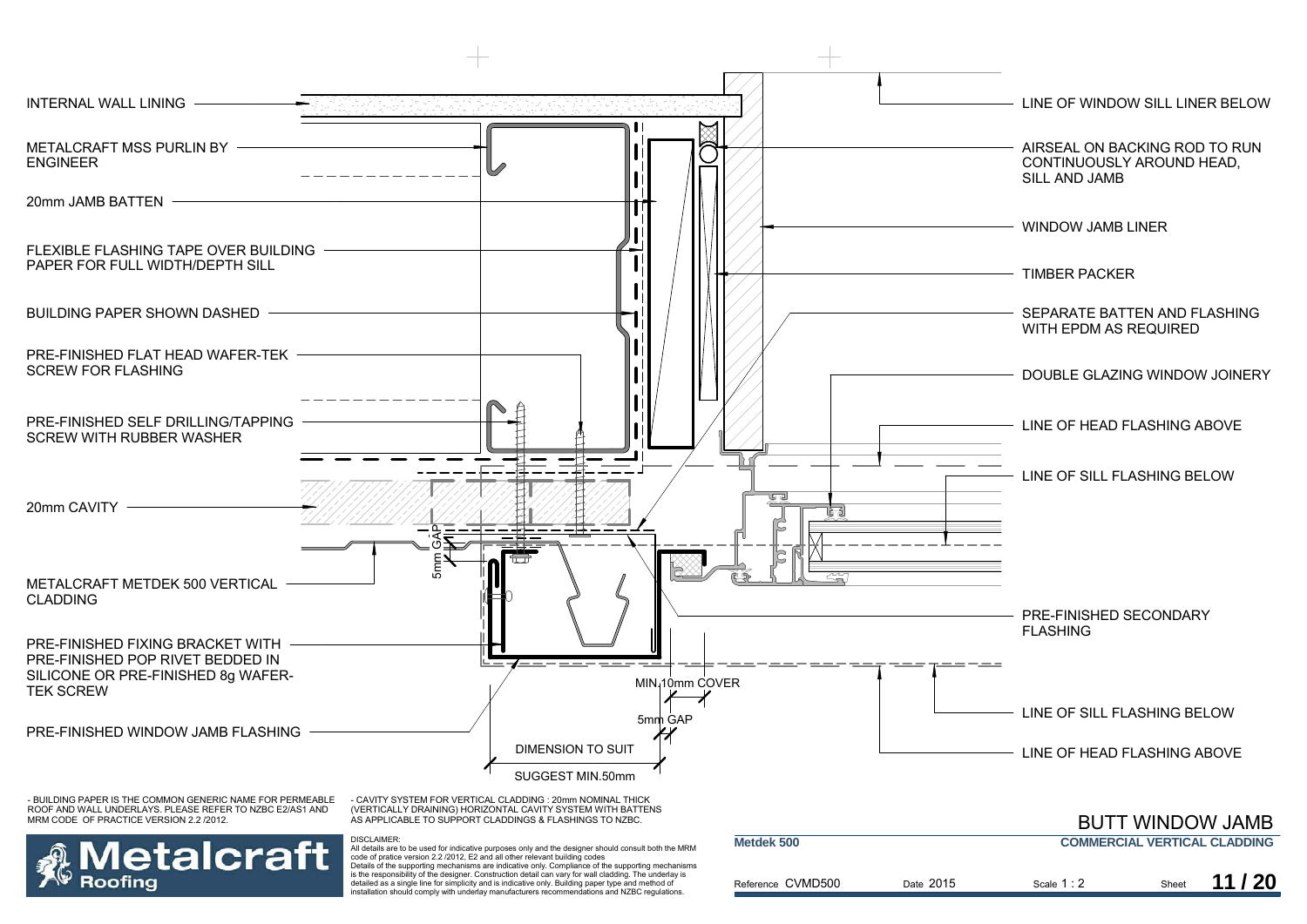

ROOF AND WALL UNDERLAYS. PLEASE REFER TO NZBC E2/AS1 AND MRM CODE OF PRACTICE VERSION 2.2 /2012.



(VERTICALLY DRAINING) HORIZONTAL CAVITY SYSTEM WITH BATTENS AS APPLICABLE TO SUPPORT CLADDINGS & FLASHINGS TO NZBC.

DISCLAIMER:

 All details are to be used for indicative purposes only and the designer should consult both the MRM code of pratice version 2.2 /2012, E2 and all other relevant building codes Details of the supporting mechanisms are indicative only. Compliance of the supporting mechanisms is the responsibility of the designer. Construction detail can vary for wall cladding. The underlay is detailed as a single line for simplicity and is indicative only. Building paper type and method of installation should comply with underlay manufacturers recommendations and NZBC regulations.

|                   |           |             |       | <b>METERBOX HEAD</b>                |
|-------------------|-----------|-------------|-------|-------------------------------------|
| Metdek 500        |           |             |       | <b>COMMERCIAL VERTICAL CLADDING</b> |
| Reference CVMD500 | Date 2015 | Scale $1:2$ | Sheet | 12/20                               |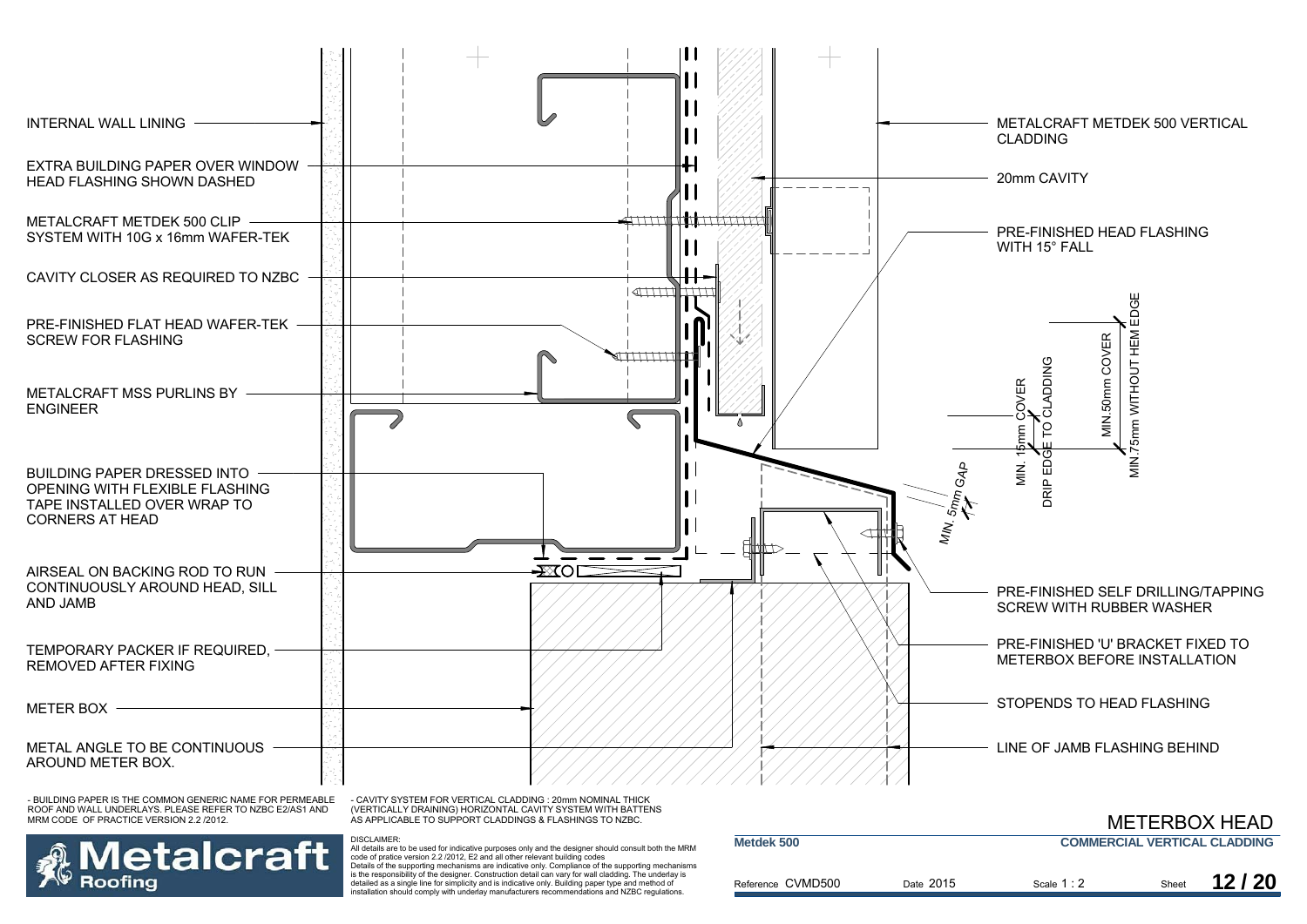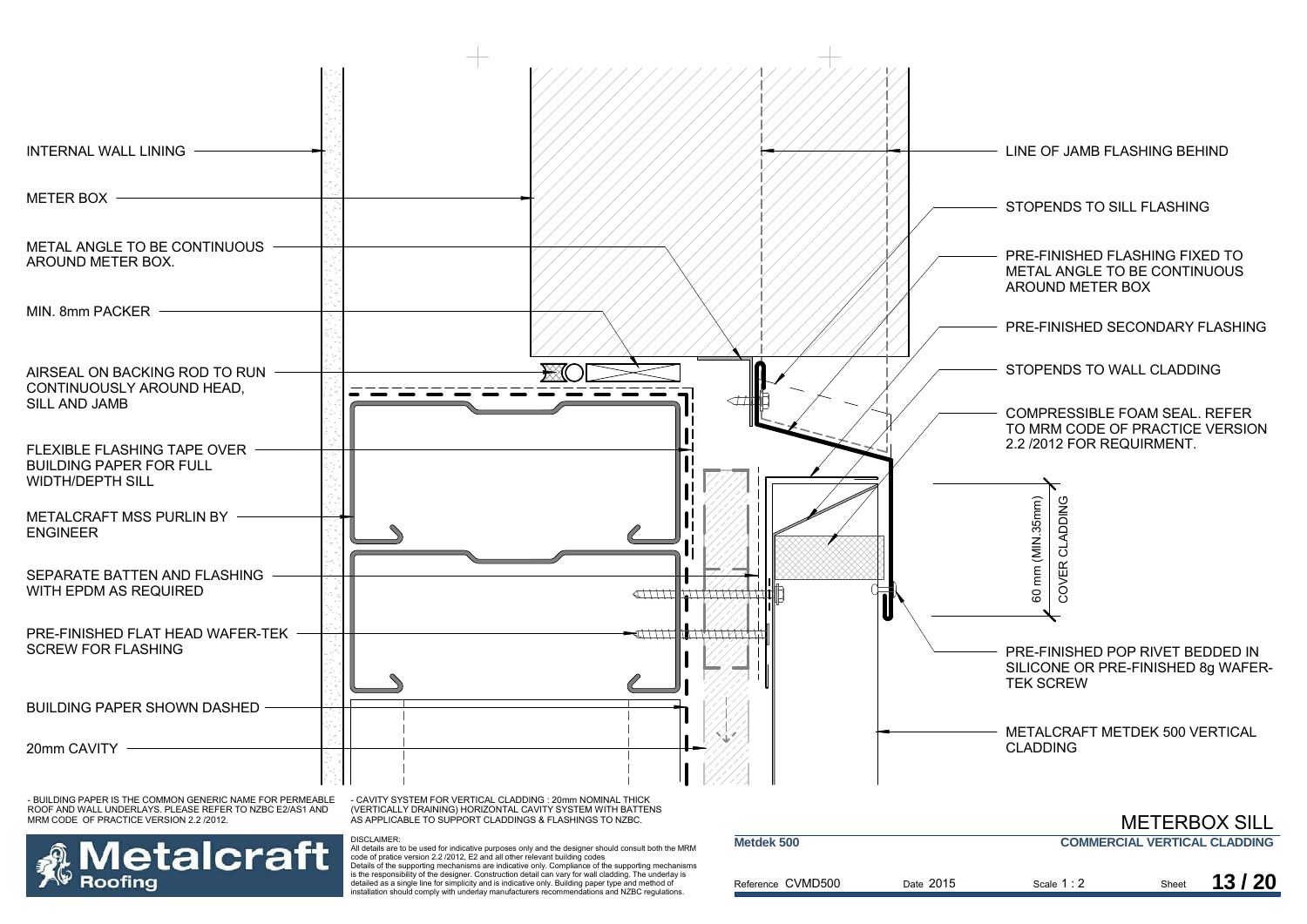

- BUILDING PAPER IS THE COMMON GENERIC NAME FOR PERMEABLE ROOF AND WALL UNDERLAYS. PLEASE REFER TO NZBC E2/AS1 AND MRM CODE OF PRACTICE VERSION 2.2 /2012.

- CAVITY SYSTEM FOR VERTICAL CLADDING : 20mm NOMINAL THICK (VERTICALLY DRAINING) HORIZONTAL CAVITY SYSTEM WITH BATTENS AS APPLICABLE TO SUPPORT CLADDINGS & FLASHINGS TO NZBC.

DISCLAIMER:



 All details are to be used for indicative purposes only and the designer should consult both the MRM code of pratice version 2.2 /2012, E2 and all other relevant building codes Details of the supporting mechanisms are indicative only. Compliance of the supporting mechanisms is the responsibility of the designer. Construction detail can vary for wall cladding. The underlay is detailed as a single line for simplicity and is indicative only. Building paper type and method of installation should comply with underlay manufacturers recommendations and NZBC regulations.

|                   |           | <b>METERBOX JAMB</b>                |       |       |
|-------------------|-----------|-------------------------------------|-------|-------|
| Metdek 500        |           | <b>COMMERCIAL VERTICAL CLADDING</b> |       |       |
| Reference CVMD500 | Date 2015 | Scale $1:2$                         | Sheet | 14/20 |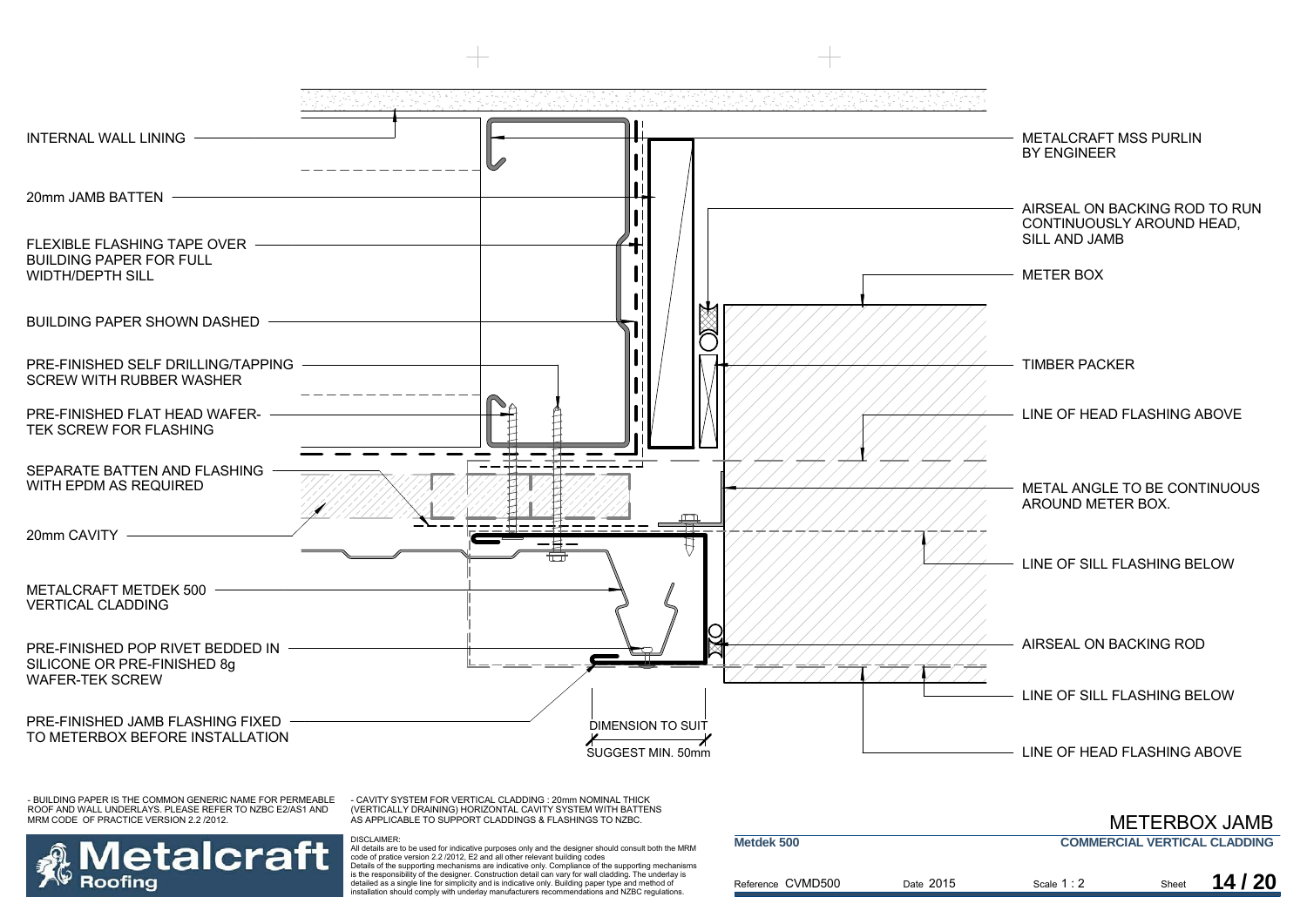

Reference CVMD500

Date 2015

Scale Sheet 1 : 2

2 Sheet **15/20** 

Details of the supporting mechanisms are indicative only. Compliance of the supporting mechanisms is the responsibility of the designer. Construction detail can vary for wall cladding. The underlay is detailed as a single line for simplicity and is indicative only. Building paper type and method of installation should comply with underlay manufacturers recommendations and NZBC regulations.

Roofing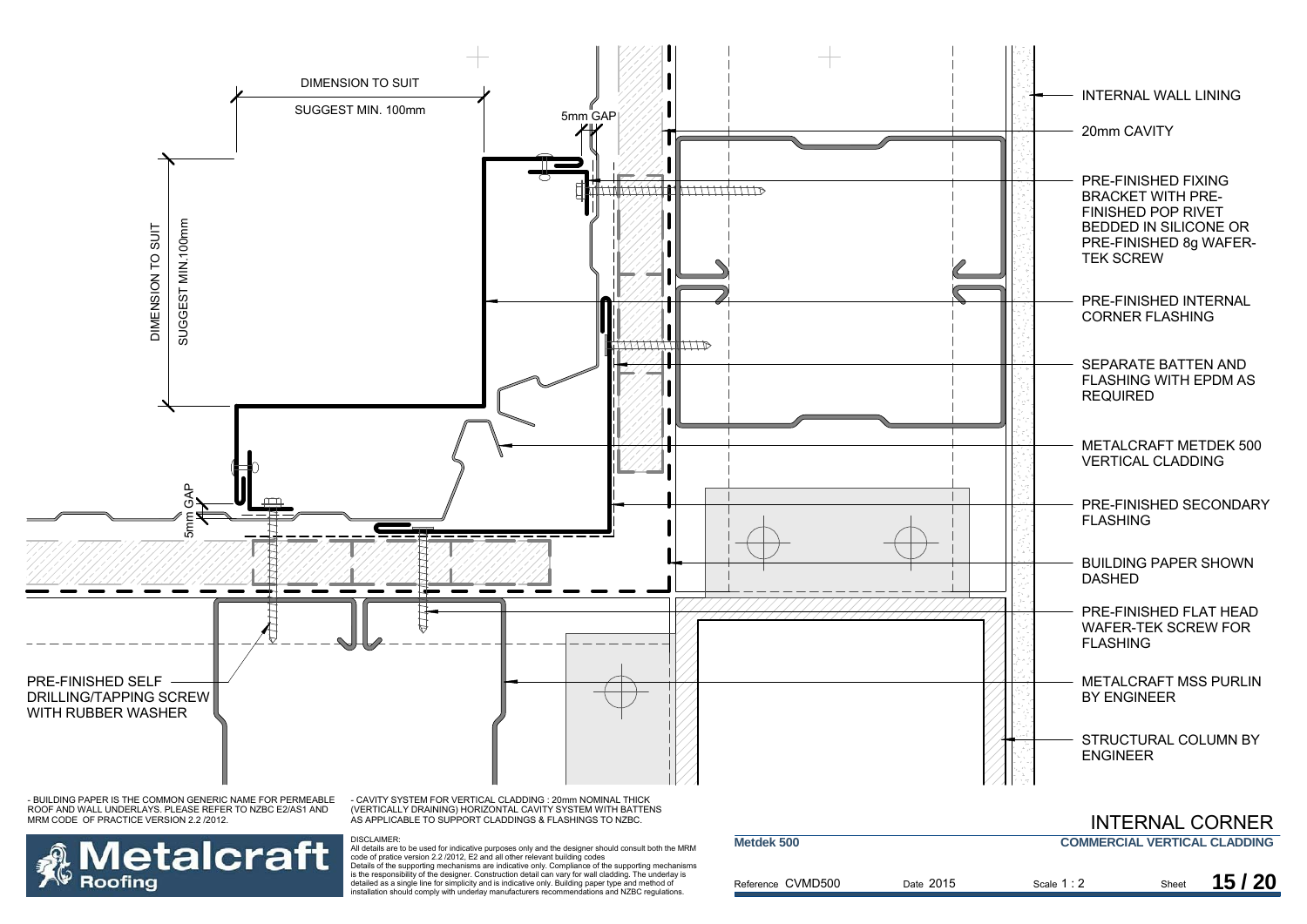

Details of the supporting mechanisms are indicative only. Compliance of the supporting mechanisms is the responsibility of the designer. Construction detail can vary for wall cladding. The underlay is detailed as a single line for simplicity and is indicative only. Building paper type and method of installation should comply with underlay manufacturers recommendations and NZBC regulations.

Roofina

| Metdek 500        |           | <b>COMMERCIAL VERTICAL CLADDING</b> |       |       |
|-------------------|-----------|-------------------------------------|-------|-------|
| Reference CVMD500 | Date 2015 | Scale $1:2$                         | Sheet | 16/20 |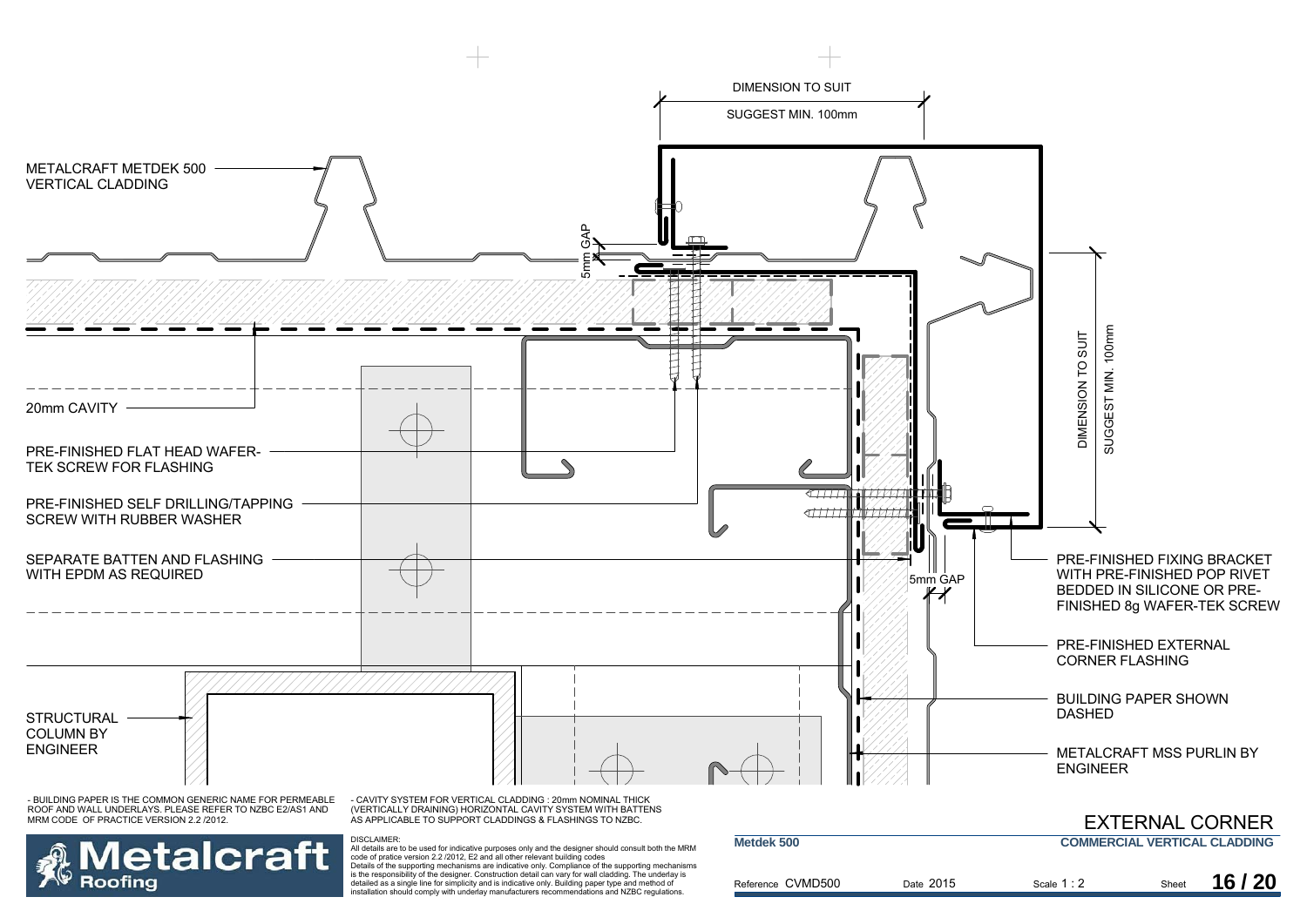

- BUILDING PAPER IS THE COMMON GENERIC NAME FOR PERMEABLE ROOF AND WALL UNDERLAYS. PLEASE REFER TO NZBC E2/AS1 AND MRM CODE OF PRACTICE VERSION 2.2 /2012.

- CAVITY SYSTEM FOR VERTICAL CLADDING : 20mm NOMINAL THICK (VERTICALLY DRAINING) HORIZONTAL CAVITY SYSTEM WITH BATTENS AS APPLICABLE TO SUPPORT CLADDINGS & FLASHINGS TO NZBC.



DISCLAIMER:<br>All details are to be used for indicative purposes only and the designer should consult both the MRM<br>code of pratice version 2.2 /2012, E2 and all other relevant building codes Details of the supporting mechanisms are indicative only. Compliance of the supporting mechanisms is the responsibility of the designer. Construction detail can vary for wall cladding. The underlay is detailed as a single line for simplicity and is indicative only. Building paper type and method of installation should comply with underlay manufacturers recommendations and NZBC regulations.

|                   |           | <b>SOAKER FLASHING</b>              |       |       |
|-------------------|-----------|-------------------------------------|-------|-------|
| Metdek 500        |           | <b>COMMERCIAL VERTICAL CLADDING</b> |       |       |
| Reference CVMD500 | Date 2015 | Scale $1:2$                         | Sheet | 17/20 |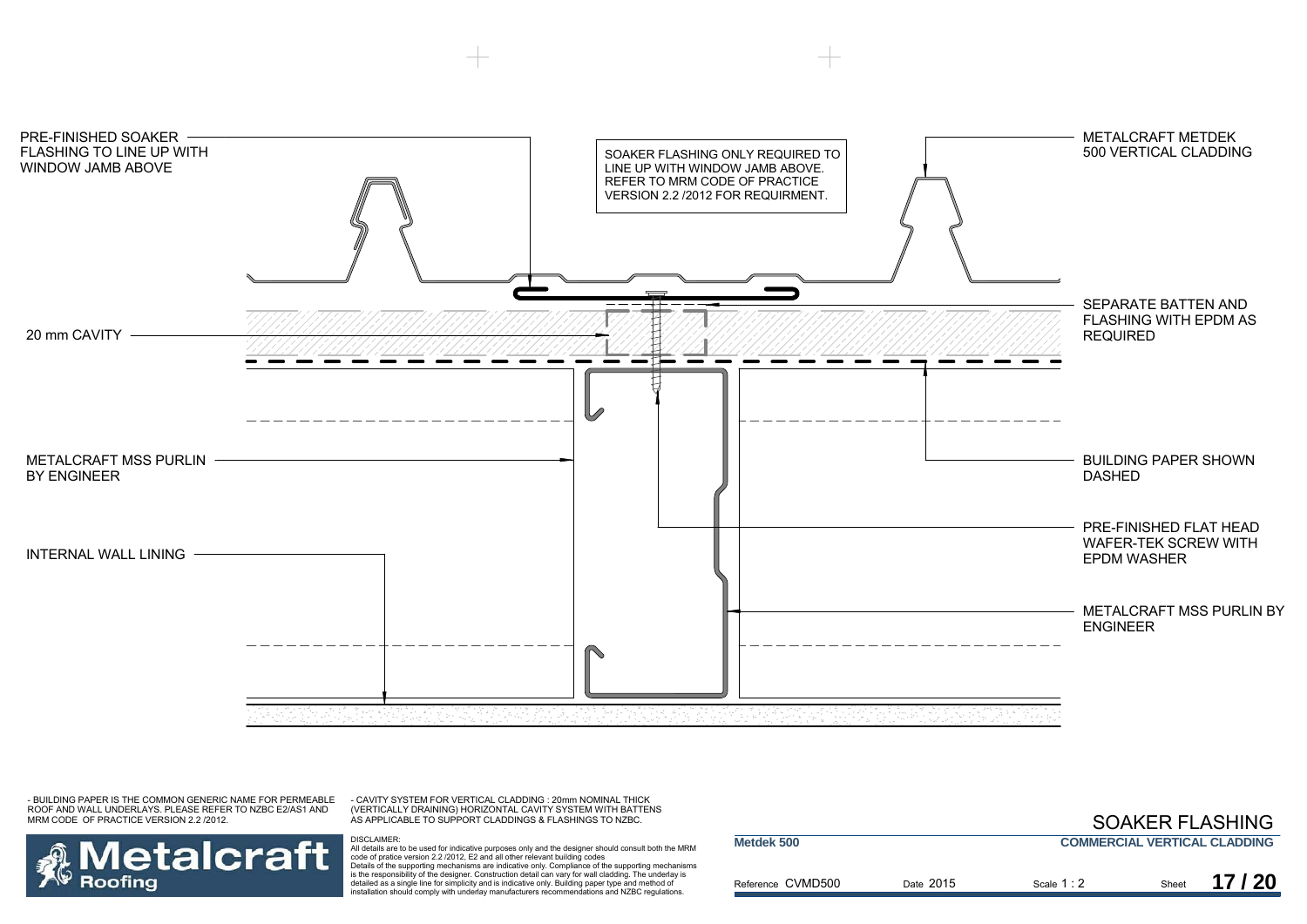

**Metalcraft** Details of the supporting mechanisms are indicative only. Compliance of the supporting mechanisms is the responsibility of the designer. Construction detail can vary for wall cladding. The underlay is **Roofing** detailed as a single line for simplicity and is indicative only. Building paper type and method of installation should comply with underlay manufacturers recommendations and NZBC regulations.

### **COMMERCIAL VERTICAL CLADDING** 2 Sheet **18/20**

Reference CVMD500

Scale Sheet 1 : 2

Date 2015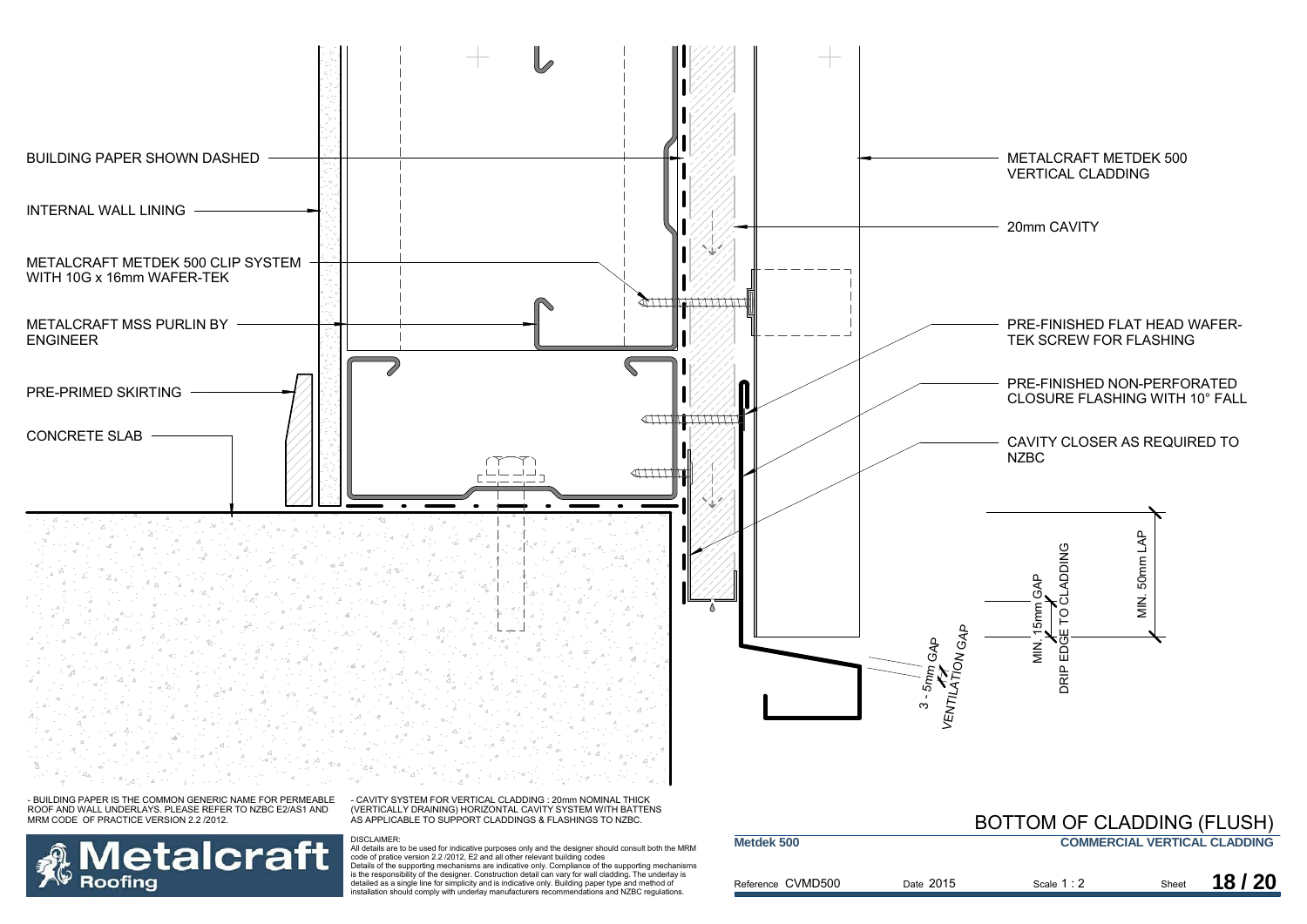